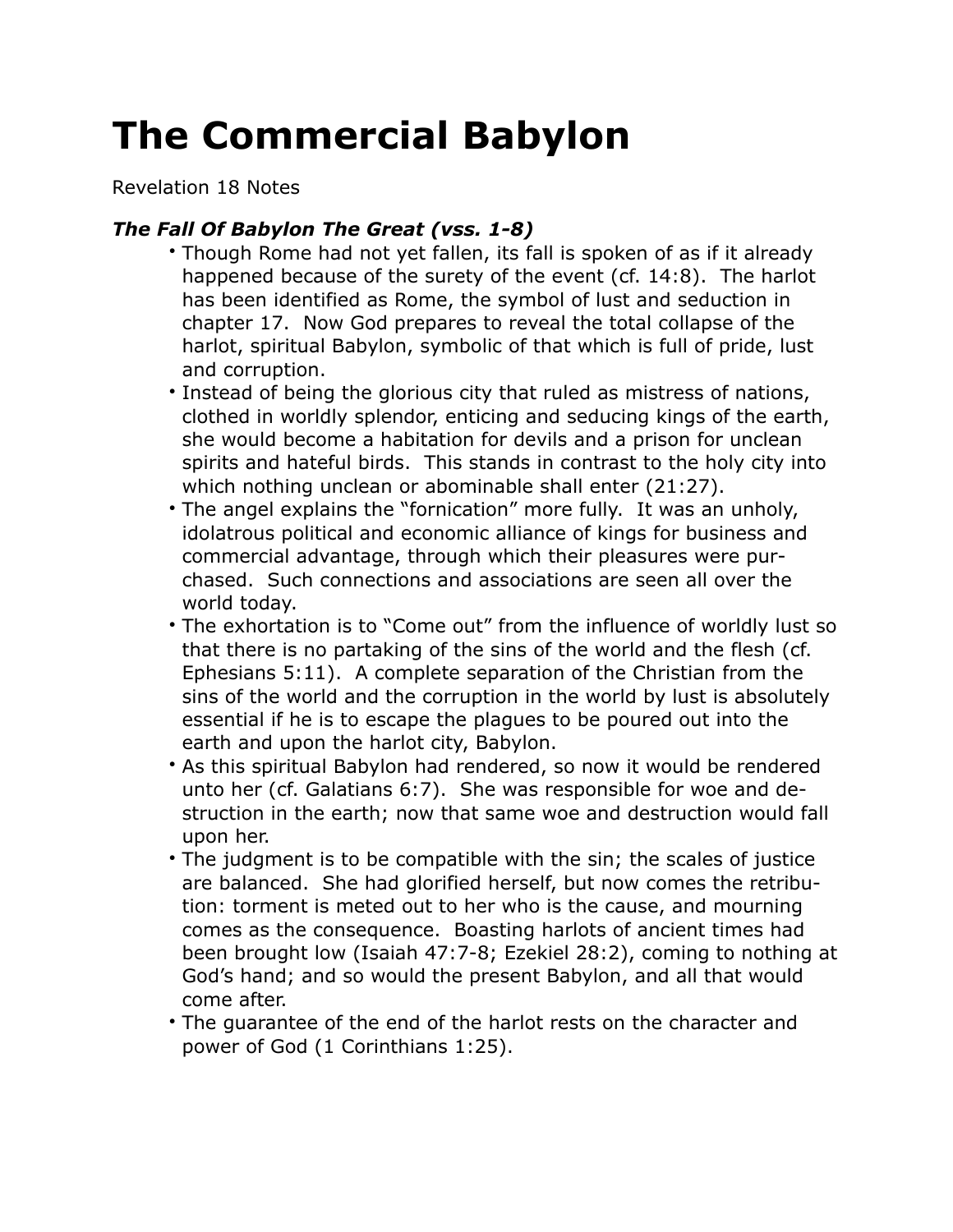## *The Lament Over Babylon (vss. 9-19)*

- The kings of the earth helplessly look upon the smoke of Babylon's burning, but they keep themselves at a distance. Like so much of the selfish world, these kings mourn their own loss, not because that Babylon herself has fallen.
- The merchants have cargo and nowhere to sell it. Rome was the center of trade; roads from all countries of the world led to the great emporia of trade at Ostia, the chief seaport of the city, and Puteoli, the seaport for cargos of grain.
- Many of the food items listed were used for the finest banquets of wealthy Romans, and for sacrifices to the gods. No other city and no other nation could compare to the greatness and majesty of Rome and its empire in the first century. No other city or nation could fit this description in the first century than Rome.
- Vs. 14 clearly indicates that this harlot is not a religious symbol but a representation of worldliness and lust. When the harlot lusts for the ripe fruit to fall into her mouth as in time past, she will find that it is gone from her. Never again will she live as she did in the past.
- As with the kings, so with the merchants: they were interested only in the gain derived from their fornication with the harlot. These also stood afar off, helpless to save and fearful of intervening; they could only weep and mourn. As it was with the kings, their grief is selfish; they mourn because of their own loss.
- The kings saw the city as impregnable and indestructible; the merchants saw her as "the great city," clothed in splendor and ruling in luxury -- a constant market for their merchandise. With her fall their market is gone, causing their grief.
- The suddenness of Babylon's collapse is again emphasized. All nautical life, industry and trade are affected by the fall of the great city. Although in 13:1 the sea is a symbol for the mass of humanity in general, in this instance the sea appears to be the lanes of commerce by which the great city was supplied with luxuries gathered from all parts of the world.
- In vs. 19, it is shown that the grief of the mourners was truly selfish; they were thinking of themselves, not of the destruction of Rome. Trade and commerce were not wicked in and of themselves; they are good when they are used for the welfare of humanity. However, when used for selfish luxury and the gratification of fleshly lusts, they become sinful and wicked.

## *The Voice Of Rejoicing And The Silence Of The Tomb (vss. 20-24)*

• This is not an expression of glee over the fall of a great city or people, but a rejoicing over the defeat of evil and the victory of right-